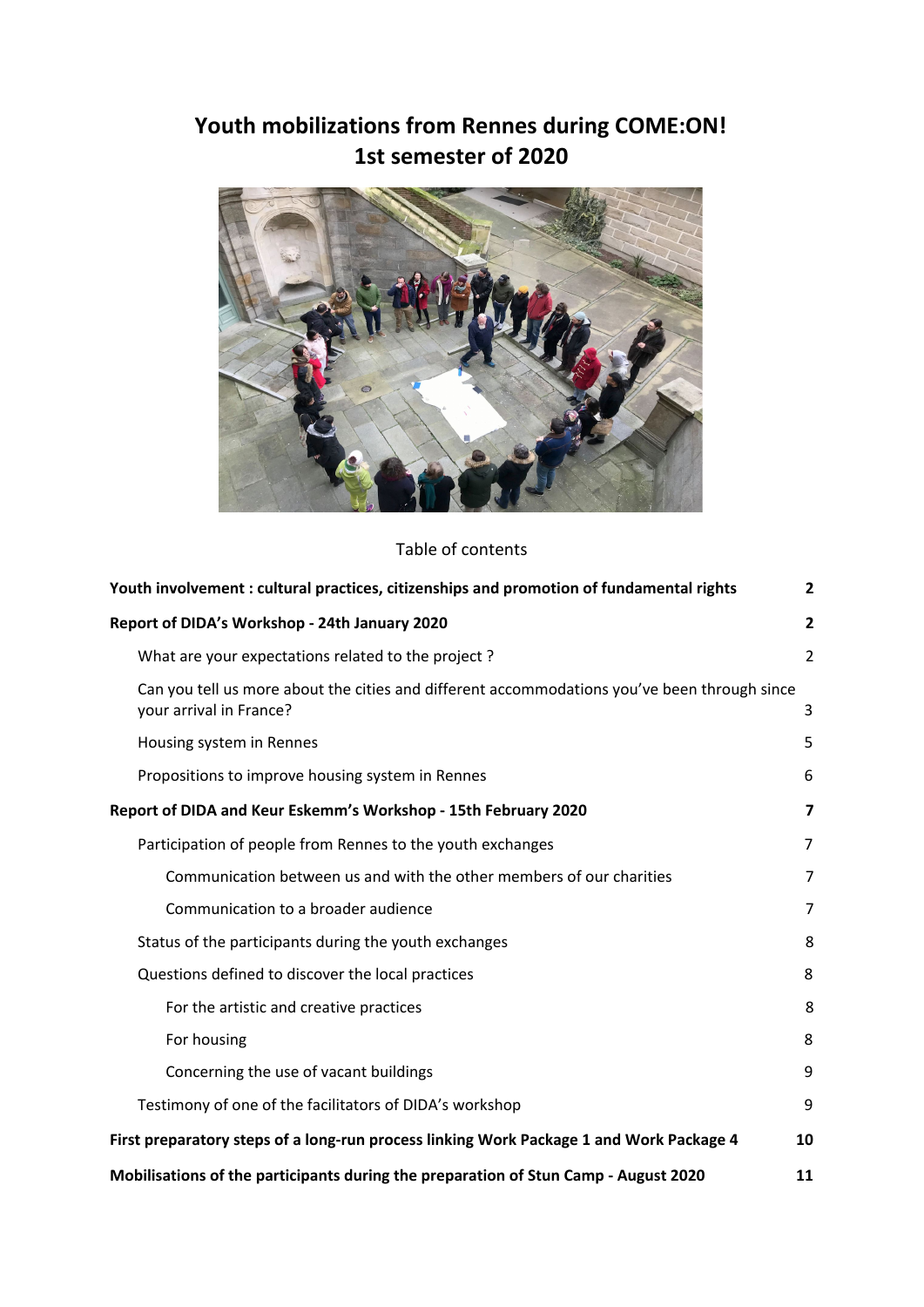This document introduces some first elements to report the youth mobilizations during [COME:ON!](https://docs.google.com/document/d/1hzuPp4t4LxTwIvOaJWTo3_B-hioXKFWk3qw2nqoNBOk/edit?usp=sharing) process in Rennes at the beginning of 2020.

# <span id="page-1-0"></span>**Youth involvement : cultural practices, citizenships and promotion of fundamental rights**

COME:ON! aims to support the development of alternative spaces for young people and citizens to improve their engagements. The vacant buildings in european cities are a way to develop temporary uses of spaces and to make stronger translocal communities.

COME:ON! process is based on youth work methods in 7 cities (Rennes, Manchester, Bologna, Riga, Timișoara, Sibiu and Brussels). The creation of collective spaces of young people who have some experiences of temporary uses in vacant buildings at local level develop groups of youth experts, especially with young members of local associations and refugees. These process of youth empowerment are reported in two deliverables shared with the *European Youth Together* program : a Youth Cultural Involvement Study (september 2020) and a Living Charter of Youth Cultural Rights (march 2021).

In Rennes, the local group of young people was created with Keur Eskemm and d'Ici ou D'ailleurs (DIDA) involved in the ["Migration,](http://mymeurope.eu/) Youth and Mobility" program and in the [SAPASS](https://sapass.eu/) [network](https://sapass.eu/). They worked during two workshops in january and february 2020. The main ideas of these sessions are reported here after.

# <span id="page-1-1"></span>**Report of DIDA's Workshop - 24th January 2020**

This first workshop gathered 6 refugees and asylum seekers from DIDA, and was animated by Martina and Louise, volunteers for DIDA, with the participation of Iona from RAPAR. It took place over an afternoon during the first youth exchange of COME:ON! (23th to 27th of January), for 2 hours and a half. The aim was, first, to talk together about expectations of refugees and asylum seekers from DIDA as to the project. Then, we wanted to talk about their journey since their arrival in France through all the places they have lived in. We concluded the afternoon thinking together of solutions that could be implemented to make it easier for refugees to find accommodation. The discussions of the workshop were presented at the end of the afternoon to share the expectations of young refugees with the other participants from this first youth exchange.

We asked them several questions :

- <span id="page-1-2"></span>*1. What are your expectations related to the project ?*
- Spread/ discover activism around Europe
- Fight to defend our rights before the government
- Think together about occupying building to facilitate the lives of people in need.
- Form duos with one Arabic speaker and one French speaker that could mutually learn new language skills from each other
- Meet and exchange with people in need
- Learning how to volunteer/ to become a volunteer

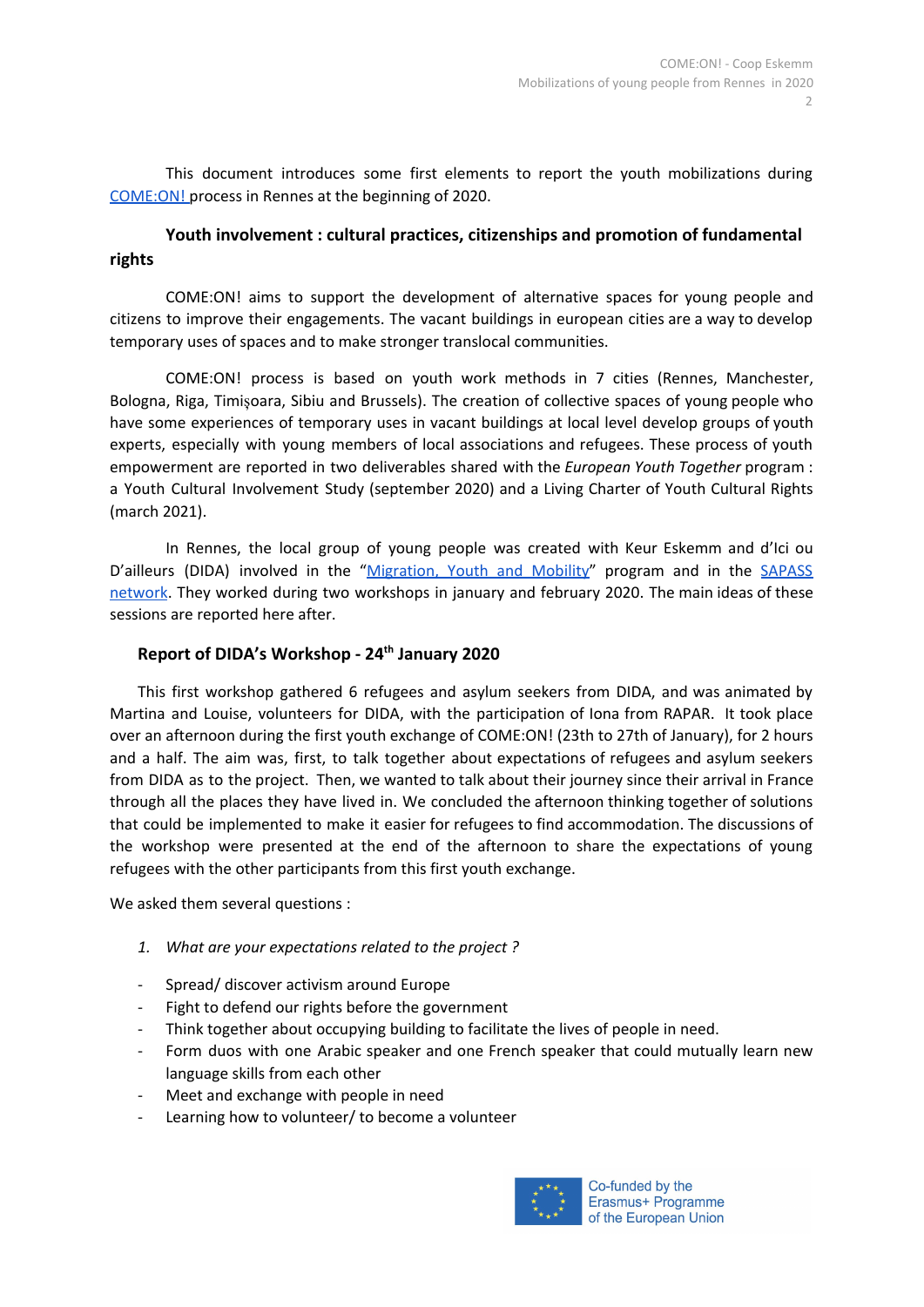## <span id="page-2-0"></span>*2. Can you tell us more about the cities and different accommodations you've been through since your arrival in France?*

**Moudassir** arrived from Sudan in August 2018 in Cannes and was sheltered in an accommodation for unaccompanied minors. He then arrived in Marseille where he spent one night sleeping on the streets. He left for Valence, where he stayed at a friend's for 3 nights. This friend lived in a young workers' hostel. He went to Paris but only stayed 10 hours before leaving for Rennes, where he stayed for 3 months sleeping in an emergency shelter (115). He was then transferred back to Paris by the OFII (French Office for Immigration and Integration) and was placed in a CADA ( Accommodation centre for asylum seekers – administered by the State). He was granted asylum and went back to Rennes where he stayed with friends. Now he is living in a flat rented by Coallia, a charity commissioned by the State to provide social help for refugees.

Osman arrived from Sudan on 25<sup>th</sup> December 2016 and slept on the streets. He went to Paris and stayed there for a month, sleeping first in a gymnasium, then in a squat for 15 days and then in an accommodation provided by the OFII. He then stayed 4 months in a CADA in Romagné. He spent a year and 3 months in a social care institution in Charleville-Mézières. Then he lived in a CAM (a reception centre for migrants) for a month, in Paris. He lived in a CADA in Epinal for a year. He was granted asylum and lived in a social housing accommodation. He came back to Rennes, lived on the streets and with friends. He now lives with a host family in Thorigné-Fouillard (Rennes' Suburb)

**Daniel** arrived from Angola in Paris in October 2017 and slept 2 nights on the streets. He came to Rennes and slept in an emergency shelter for a month. He then spent 3 months in different host families from the charity "Bienvenue". He lived in a solidarity accommodation found by the charity Habitat Humanisme for a year. He now stays at a friend's place.

Fah arrived from Mali in Marseille on 5<sup>th</sup> March 2018. He spent a day in the train station and went to Rennes passing by Paris. In Rennes, he slept in a hotel for a week. Then, he went to Saint Malo and spent a week in a hotel there too. He was sent to Chantepie, in Rennes' suburb, and stayed in a hotel for 2 weeks. He came back to Rennes and was welcomed by a first host family. Since august 2018, he lives with another host family.

**Azouher** arrived from Mali in Paris in July 2018, and stayed with a friend for 2 months. He then came to Rennes at the end of August and stayed with another friend until the end of September. He then came back and forth between Rennes and Paris, in Paris he stayed with 2 different host families, and in Rennes at a friend's apartment. At the beginning of the year he got an apartment with the help of the charity "Bienvenue".

Abdallah arrived in France from Sudan on 19<sup>th</sup> May 2017, he stayed with a friend in Paris – La Défense for 3 months. He came to Rennes on 2<sup>nd</sup> August 2017, he stayed in a CAO (Cellule d'Accueil et d'Orientation pour l'accueil, l'information et l'aide aux sans domiciles fixes - Reception and Guidance Committee for information and help for homeless people, a social care institution welcoming and helping homeless people, managed by the Department/County Council). On 13<sup>th</sup> April 2018, he was placed in a CADA ( Accommodation centre for asylum seekers – administered by the State) in Le Rheu, in Rennes' suburb and stayed there for one or two months. As he was under Dublin procedure, he was sent back to Italy where his fingerprints had been registered first. He stayed there for 2 or 3 days and came back to Rennes. He stayed with friends then thanks to his lawyer he found a host family in La Guerche de Bretagne (a small town not far from Rennes) and lived with them for 6



Co-funded by the Erasmus+ Programme of the European Union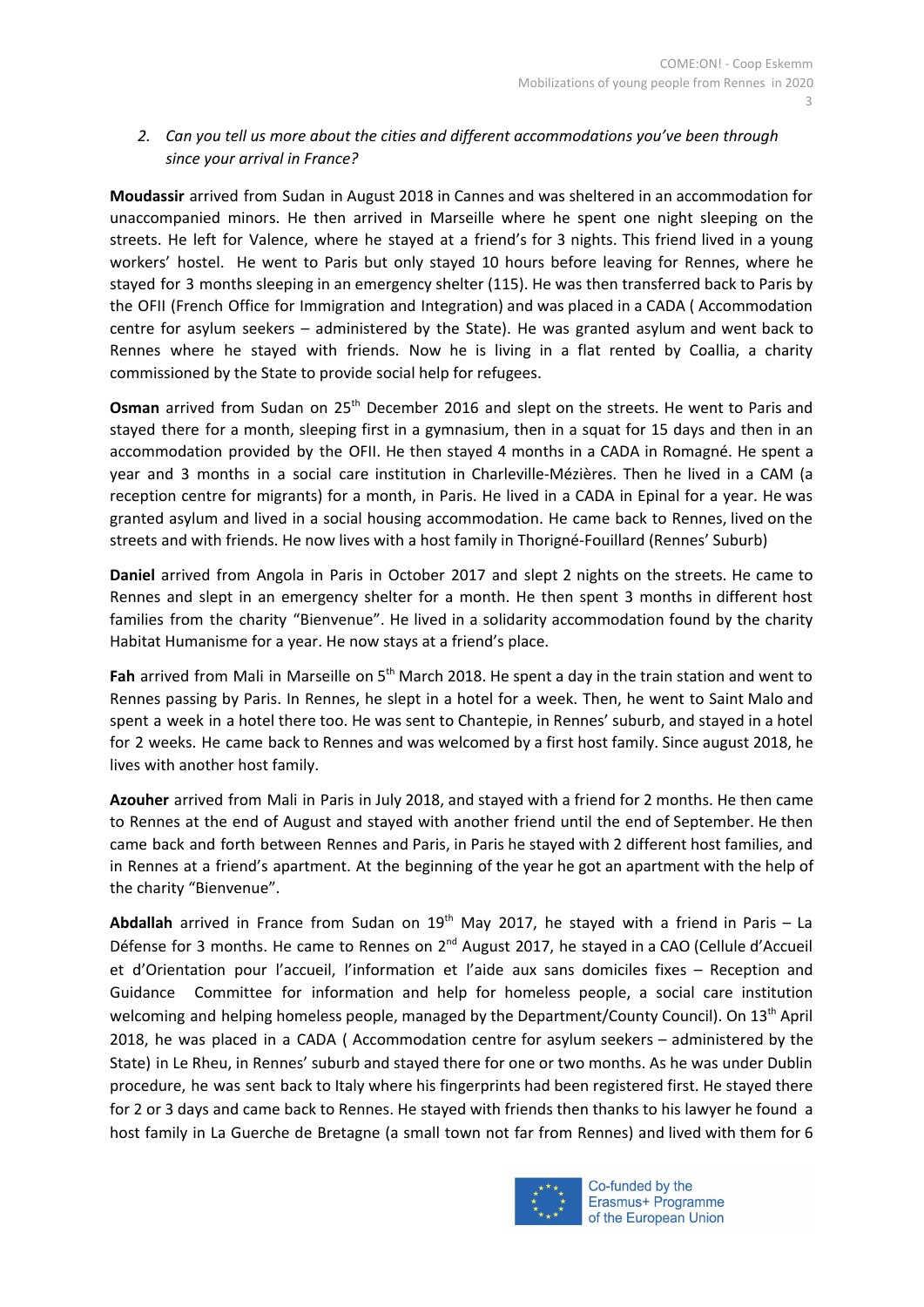or 7 months. He has now been living for a year in a flat, shared with other refugees, rented by Coallia, a charity commissioned by the State to provide social help for refugees.

**Nasseradine** arrived in France from Sudan two and a half years ago, in Paris. He spent his first 40 days in France in a gymnasium along with 150 other asylum seekers. He then moved to Rennes, and stayed in a CAO for 6 months. He was transferred to a CADA in Le Rheu and stayed there for a year. He has now been living for a year in a CADA in Betton, another small town in Rennes' suburb.

**Nader** arrived in France from Sudan at the end of 2016, he spent a night in Nice, and took the train to Marseille, where he also spent a night before taking the train to Paris. He only spent a few hours there, at Porte de la Chapelle, where he recalls seeing many refugees sleeping rough. He took a train to Calais, with the aim to reach England. He stayed in tents and shacks in the Jungle for 6 months. Then, the Jungle was dismantled and he took a bus to Brittany. He did not choose the city, only the region. He arrived in Lorient. There, he stayed for 4 months in a CAO. He was auditioned by the OFPRA and a week after, the OFII placed him in a CADA in Saint Brieuc where he stayed for 8 or 9 months. He was granted asylum and decided to move to Rennes. At first, he stayed with a friend for a month or so. Then, Dida found him a host family, with whom he stayed for 3 to 4 months. He has now been renting a private apartment for a year.

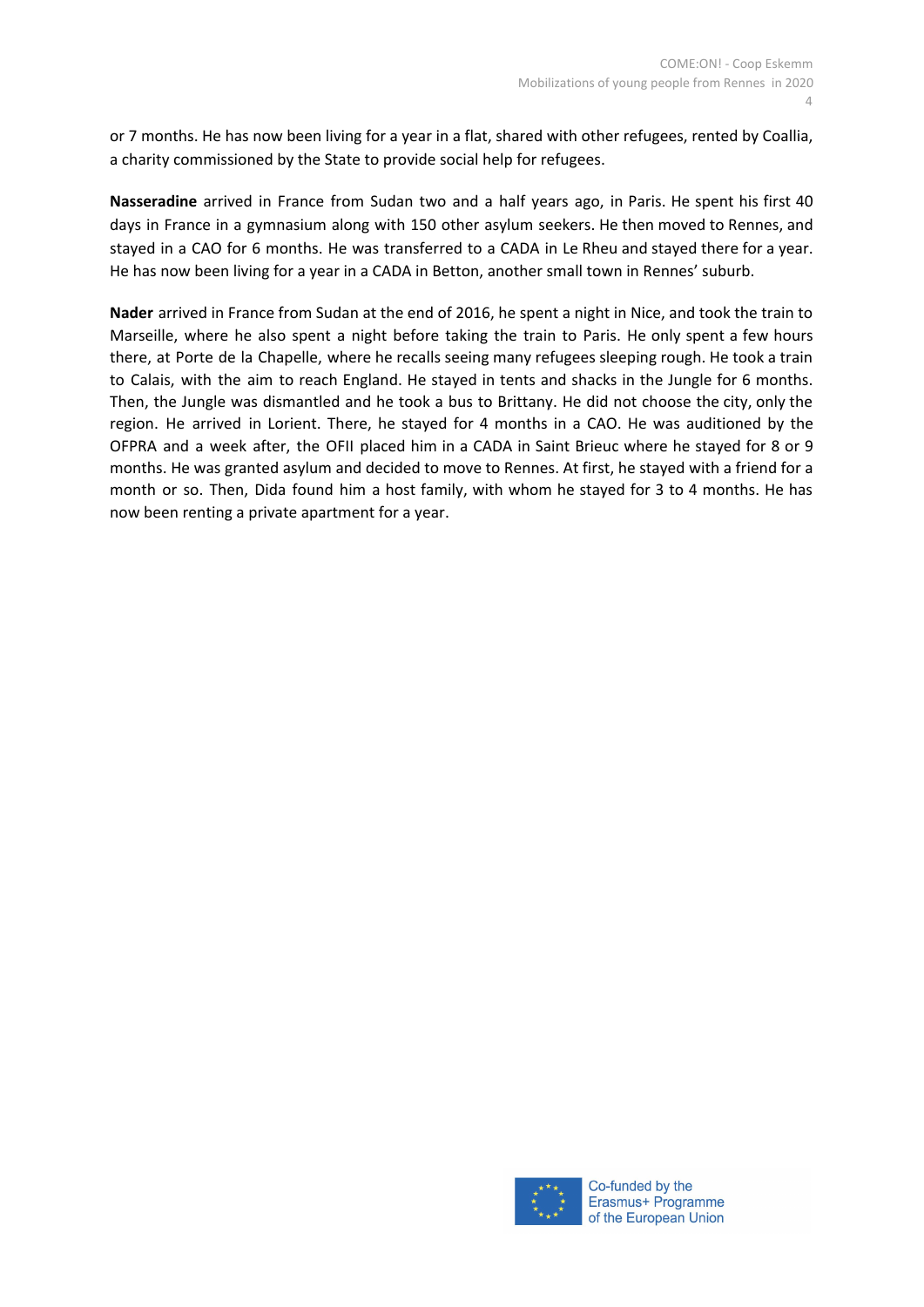## <span id="page-4-0"></span>*3. Housing system in Rennes*

We talked about housing possibilities, we asked what were the advantages and drawbacks of the housing system in Rennes.

| Advantages                                                                                                                                                                                                                                                   | <b>Drawbacks</b>                                                                                                                                                                                                                                                                                                                                                                                                                                                                                                                                                                                                                                                                                                                                                                                                                                                                                                                                            |  |
|--------------------------------------------------------------------------------------------------------------------------------------------------------------------------------------------------------------------------------------------------------------|-------------------------------------------------------------------------------------------------------------------------------------------------------------------------------------------------------------------------------------------------------------------------------------------------------------------------------------------------------------------------------------------------------------------------------------------------------------------------------------------------------------------------------------------------------------------------------------------------------------------------------------------------------------------------------------------------------------------------------------------------------------------------------------------------------------------------------------------------------------------------------------------------------------------------------------------------------------|--|
| Charities<br>facilitate<br>temporary<br>and<br>solidarity accommodation solutions<br>The city council makes an effort finding<br>accommodation for families<br>The possibility to easily access culture<br>and charities, to meet people and learn<br>French | difficult<br>administrative<br>People<br>in<br>situations are not allowed to stay in<br>vacant spaces in the city (Les Gayeulles<br>Park campsite $-$ people living there<br>were arrested)<br>Unaccompanied Minors find themselves<br>difficulties<br>find<br>great<br>to<br>in<br>accommodation : the government does<br>not make the procedure any easier for<br>them, as a consequence, some of them<br>cannot be sent to school and end up in<br>traffics.<br>There<br>enough<br>solidarity<br>not<br>is<br>accommodation to shelter everyone<br>There are consequences in the housing<br>field to the new measure forbidding<br>people benefiting from asylum seekers'<br>allowances to withdraw money with<br>their<br>credit<br><b>Before</b><br>this<br>card.<br>interdiction, they could withdraw $£100$<br>and pay someone for a room, in an<br>informal way, but now it became<br>impossible and make it even harder for<br>them to find a job. |  |

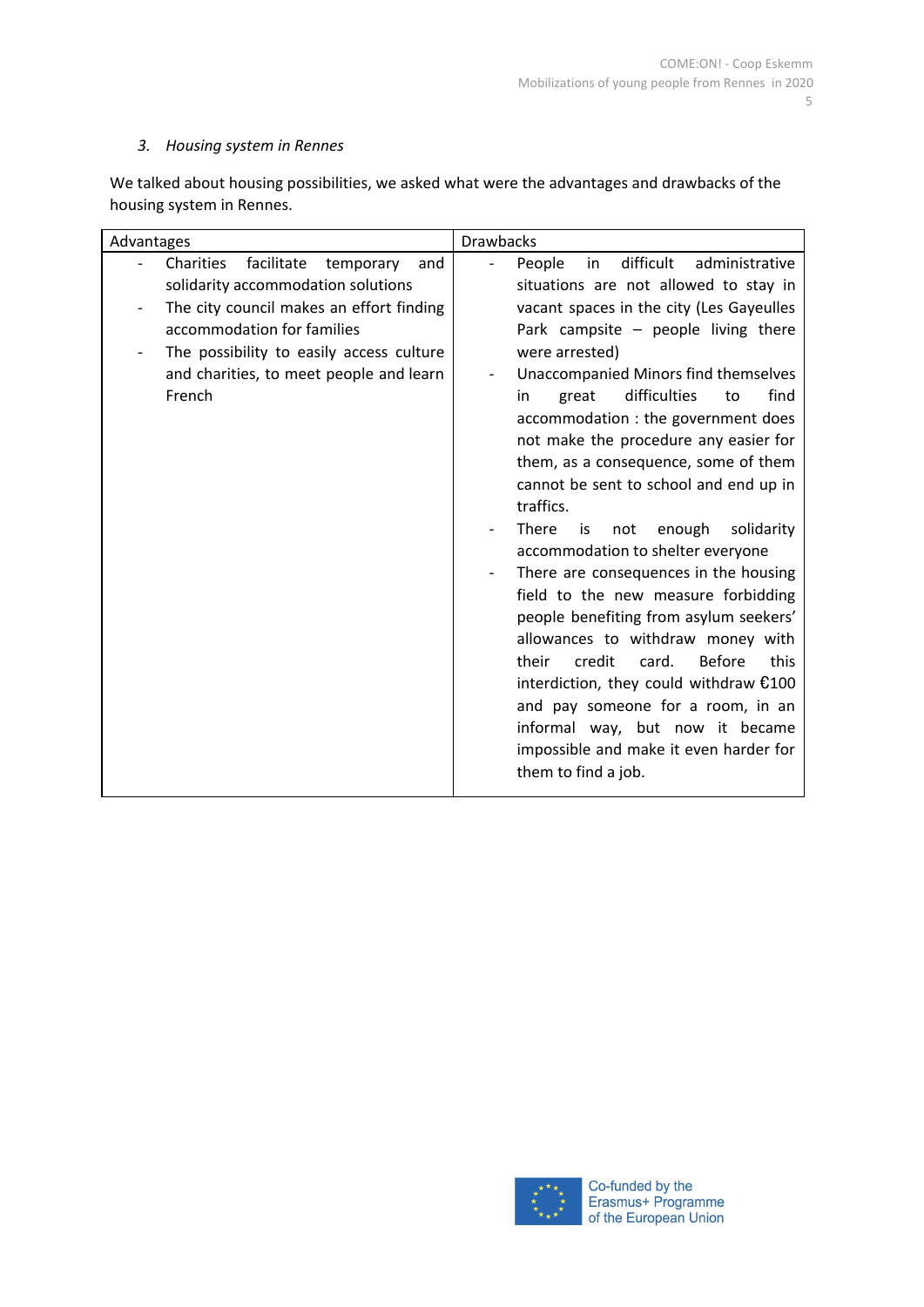#### <span id="page-5-0"></span>*4. Propositions to improve housing system in Rennes*

What could be done so that no one would be sleeping on the streets ?

- Incite more people to shelter people in need
- Families who have the means to, could welcome people in their home : people in need of accommodation could show them what good they can bring, make it an exchange : can cook, wash dishes, help around the house… in exchange for accommodation
- The government should commit to know how many people are homeless and evaluate their situation (in terms of health, for instance) and place them in accommodation according to their level of struggle. They could open a building with rooms specially made to welcome homeless people.
- Creating and strengthening the link and communication between emergency social services, charities supporting refugees, state social services, local councils, and state services dealing with refugees is absolutely necessary
- Organising actions to raise awareness as to living conditions of refugees  $-$  organising meetings between people in need of an accommodation solution and politicians responsible for housing, to listen to each other and to open and build a dialogue, build participative policies.
- The city council could allow the collection and occupation of vacant buildings to create accommodation for people in need, with charities managing those places. It could even be possible to put a small fee to access those places, according to the means of people, so that people who have a little money, but not enough to access social housing or regular apartments, could pay according to what they can.
- To create a budget at the state level to make sure no asylum seeker/refugee sleeps on the streets, like in Germany. Because when people sleep on the streets it has consequences like taking part to traffics or to illegal activities, and it can also affect mental health. Those problems end up costing more to the state than housing for everyone.
- We could organise meetings between young refugees and young locals and communicate as much as we can around those meetings. This could incite new people to become host families.

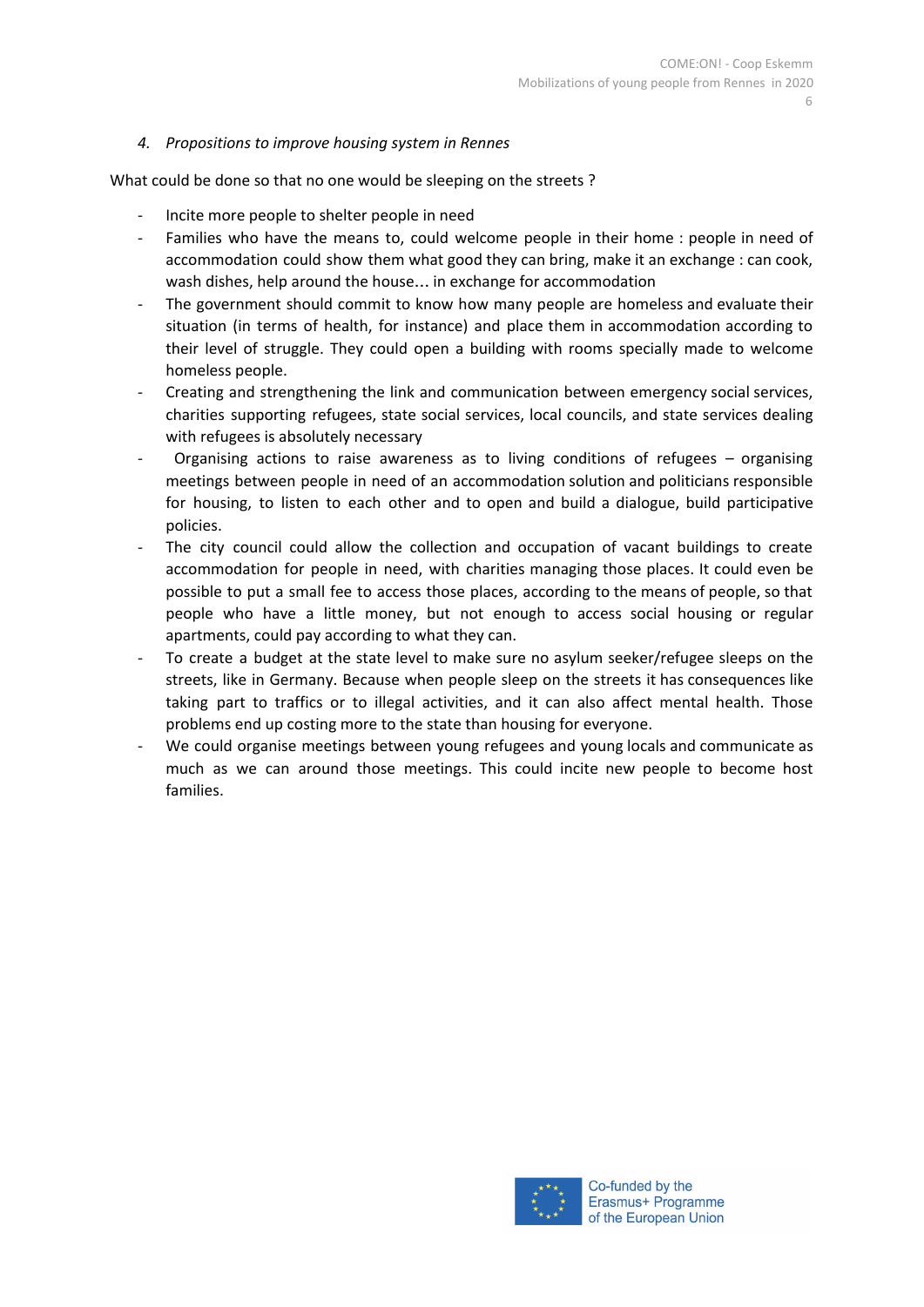# <span id="page-6-0"></span>**Report of DIDA and Keur Eskemm's Workshop - 15th February 2020**

We gathered with young people from Keur Eskemm and from Dida during a Saturday afternoon of February to think together about the potentialities brought by the youth exchanges and the STUN camp in Brussels.

We were 9 people. We divided into 2 groups. Those who had already taken part to another project and to other european youth exchanges and those who did not. In the group of people who did not travel, we were 5, 3 members of DIDA, one member of Keur Eskemm and one university researcher.

Within our group, we started by thinking about questions we might have as to how the trips were going to go, what was the utility of going to another city when you are volunteering for a charity in France. We then focused on what was going to happen, what we were supposed to do there, who/what we were representing during the trip. After what we started to discuss how we were going to implement some of the ideas gathered during the trips in our own city, and how to create link between the different exchanges and the occupation in Brussels. We ended up talking about how we were going to give feedback to those who did not go, how we will pass on what we learnt during our trips to the other members of DIDA.

We then had a talk with the group which had already travelled.

## <span id="page-6-1"></span>*1. Participation of people from Rennes to the youth exchanges*

<span id="page-6-2"></span>Communication between us and with the other members of our charities

- We agreed that we needed internal communication means, between young people who were going to take part to the trips (WhatsApp Group), and that we needed to meet after each youth exchange.
- We imagined we could create a roadmap of what you should do before, during and after your trip.
- We thought we should organise dissemination events with all the young people from both charities in between the youth exchanges to share what is happening.
- We also mentioned that we should evaluate how the trip went in the days following the return trip to ensure everyone has the same information.
- We suggested starting a log book, in which each young people from DIDA and Keur Eskemm traveling could write about his/her experience.
- We should take photos and videos.
- We also find it essential to create link between those 2 organisations by inviting people from Keur Eskemm to DIDA's events and the other way around.

## <span id="page-6-3"></span>Communication to a broader audience

- We talked about the possibility, for instance, for the Bologna team to promote the project during the Baumhaus festival in June.
- The English team suggested the creation of a podcast after the Rennes' meeting. This could be broadcasted to anyone wanting to listen to it.
- DIDA and Keur Eskemm could talk about the project during the several events they organise.

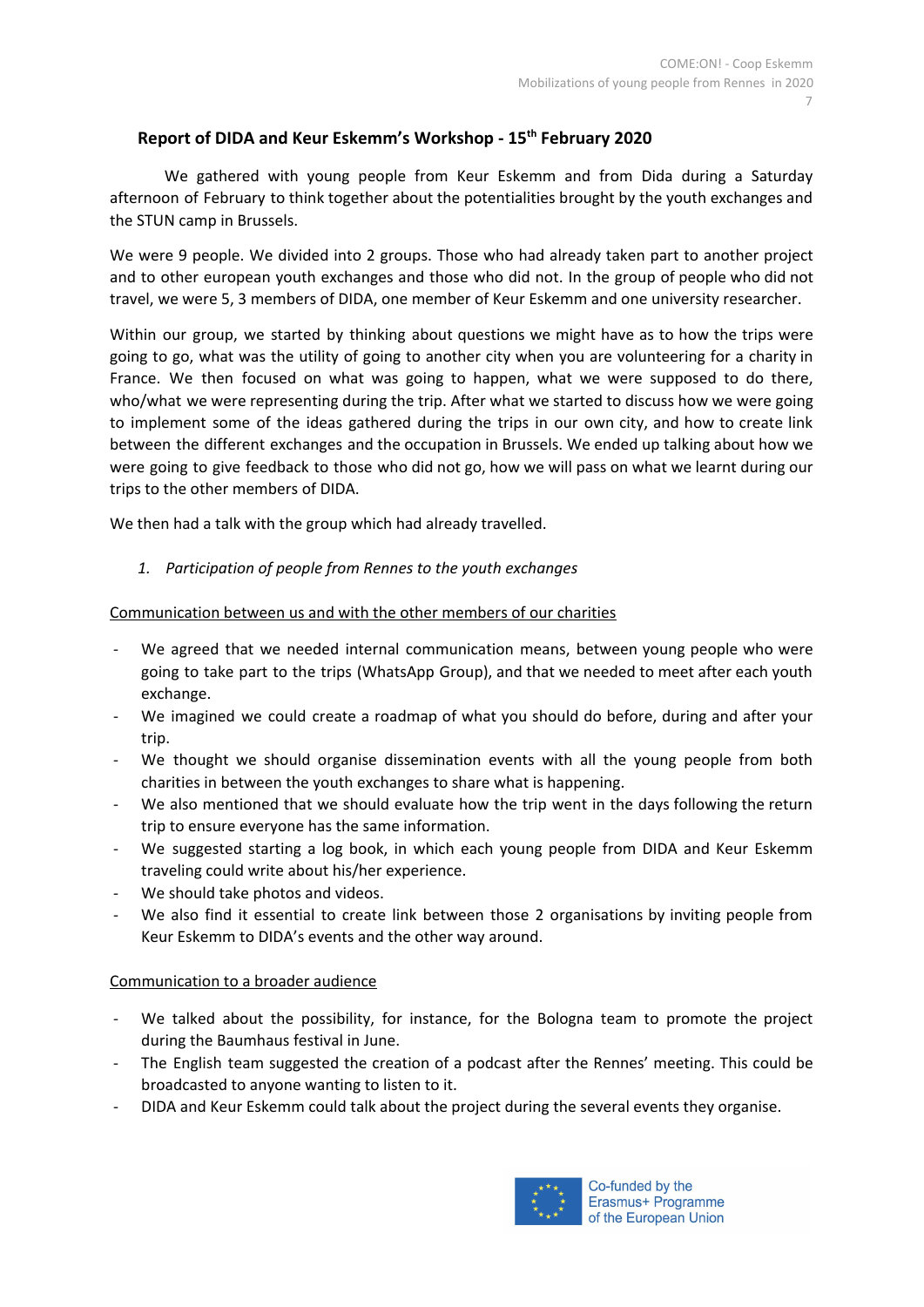#### <span id="page-7-0"></span>*2. Status of the participants during the youth exchanges*

We discussed of who we were going to represent during those exchanges, ourselves or our charities?

We agreed on the importance of preserving the identity of each participant. There is a separation between the person and the charity he/she belongs to. Those exchanges are meant to be times of training, discovery and learning. The aim is to share as many ideas as we can, so that in Brussels, many projects will be bound to happen. Still, traveling with a charity changes the way we are traveling, and what we are looking for. It is a way to discover different realities, the different angle from which other charities from other countries see things, the different public policies, the different possibilities of working with the same targeted group. Methods and actions are different and can influence the way we see things back home. It is a way to work as a European network on the long run.

Then we divided into 3 small groups of 3 people and started thinking about the questions we would like to ask during the trips in the different cities of the project. The questions were to be related to 3 topics: artistic and creative practices, housing, use of vacant buildings. The 3 groups had to treat all 3 topics.

<span id="page-7-1"></span>*3. Questions defined to discover the local practices*

#### <span id="page-7-2"></span>For the artistic and creative practices

- For the charities and people that worked on the SAPASS project, were different new projects born following this experience?
- How can we find places where to take dance classes?
- What is the cultural influence of your city?
- Are there any subsidies, grants, financial help to develop new cultural practices?
- Do places where we could share those new practices exist?
- Do young people have their place in the cultural landscape of their city?
- What could be hindering freedom in cultural practices? What about accessibility?
- Are there charities facilitating social diversity in cultural practices?
- Are there activities impossible to do?
- What are the most popular activities?

#### <span id="page-7-3"></span>For housing

- Are there large squats? What are they used for?
- What are the accommodation options offered to refugees?
- Are there many homeless people?
- Is there a political or administrative agency dedicated to solidarity? (a member of the city council dedicated to the matter, for instance)
- How can we find/meet charities fighting against substandard housing?
- Is there existing social housing? What is it used for? In which state are the buildings?
- Is it still possible to find a house or an apartment in the city itself or are most of people forced to live outside the city?
- Are there housing benefits?

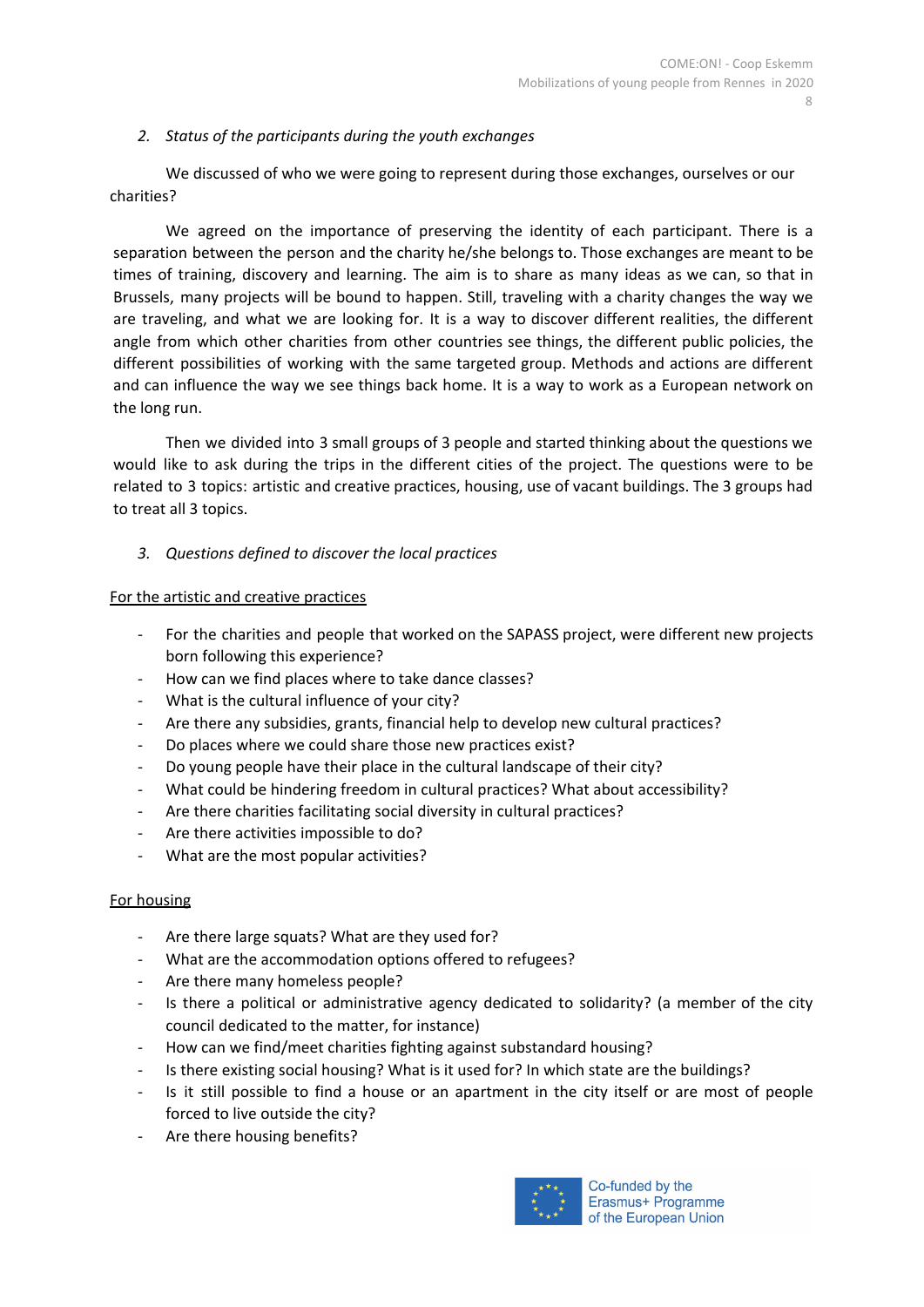Is the public transportation network efficient enough so that it can take every inhabitant of the city from his/her home to cultural access points?

## <span id="page-8-0"></span>Concerning the use of vacant buildings

- Are there any vacant buildings? Is it something charities are looking for?
- What are the policies implemented concerning the use of vacant buildings?
- Which activities are the vacant buildings researched for?
- How do charities find vacant buildings?
- What are the legal strategies used to occupy those buildings?
- Are there many vacant buildings? Why?
- What are the legal risks when taking a vacant building over?
- Is temporary occupation a way to transition towards buildings permanently used for social purpose or a kind of immobilism?
- Can we forecast the activities taking place in the vacant buildings? (duration...)
- What do the neighbours of vacant building occupation projects think about them?

## <span id="page-8-1"></span>*4. Testimony of one of the facilitators of DIDA's workshop*

Martina wished to give us her feedback on her experience during DIDA's workshop. She found that what was said was telling a lot about the will to make this project really participatory and to focus on the ideas and needs of young people, in this case, young refugees :

« Last year, during MYM, I was an international student in Rennes, I was a participant to the project. During this COME :ON ! workshop with DIDA, I became a facilitator and it really made sense as I was able to use the things learned last year for COME:ON!"

« We were trying to put the young refugees in the spotlight, for them to really be involved in the possibilities of change, taking their ideas as starting points, because we are always talking about how, in those projects, the use of vacant places must answer to the needs of people living in the city. So, it is a good start to ask "If I were in the decisions makers' shoes, what would I do?""

« If we consider participatory policies, people who want and need policies to change should be the ones giving their opinion and solutions to their problems must be found with them, with the people targeted by those policies. Answers can be found together. The links between the City councils, the State social help, and charities helping refugees must be strengthen.

« It was very constructive to ensure the involvement of young people from DIDA and to make suggestions together that we hope we will be able to perfect throughout the project."

"I particularly liked to exchange views with a member of RAPAR. We noticed that many problems encountered by young refugees from DIDA as to finding accommodation in France were also problems which young refugees from Manchester were confronted to. There were also differences, it was really interesting to discuss these issues. »

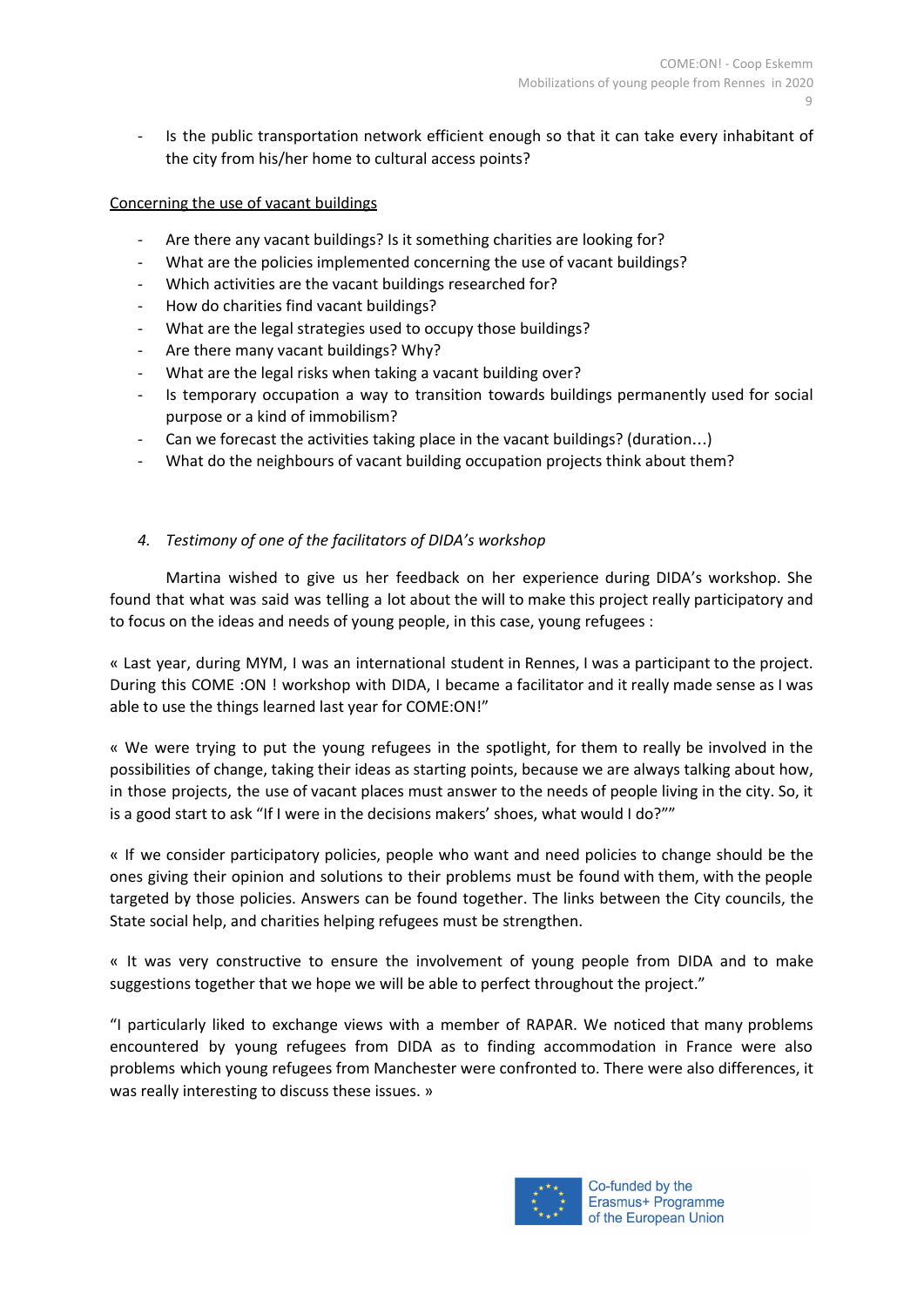# <span id="page-9-0"></span>**First preparatory steps of a long-run process linking Work Package 1 and Work Package 4**

Work package 1 is a 9-month long work package that started in December 2019 and should end in August 2020. Work Package 1 was supposed to consist of 5 youth exchanges, taking place each month in a different city of the project, from February to May. Meaning that young people from each participating city were supposed to meet each other in a city at a time to discover youth involvement in cultural policy and action. Amongst those young people, some would already have taken part to the SAPASS and MYM projects. The young people who travelled with the project were to be gathered one last time in Brussels during the summer for the occupation of a disaffected university. During the 5 first exchanges, they were supposed to share and learn from the previous SAPASS experience, visit cultural and vacant spaces to discover and discuss cultural policies and urban planning policies and plan the occupation in Brussels. Thanks to the methodology and experience brought by young people who previously took part to SAPASS or MYM, they would have the tools to be co-researchers in the construction of a "youth cultural involvement study". This study would consist of making an inventory of as many initiatives and policies favouring or maintaining involvement of young people in cultural and urban planning matters as possible in each city. They were supposed to give a feedback during the Brussels' occupation. This was to be the springboard for Work Package 4.

Work Package 4 is a 10-month long work package entitled "Youth on the margins co-learning their transcultural rights". This Work Package, taking as starting point the "youth cultural involvement study" from WP1, will use participatory action research methods to work with marginalised young people on their cultural rights. The young people involved in this study will mainly be refugees. As those young people are the one confronted to the pros and cons of the cultural landscape and cultural rights of their city, they will be the best judges of what needs to change and the best actors to think and implement this change. The research will take place in 4 steps, to which marginalised young people will take part. The first one is about deconstructing concepts to allow young people appropriating the topic and expressing what they want to discuss. The second step is to start focusing on which ideas, which aspect of cultural rights they want to work on and the indicators testifying of the change they will make. It will also be the occasion to appropriate the space they are going to work in. The third step is about learning about transcultural rights for young people, in every aspect in every city. During this step, they will begin to write a Living charter of youth cultural rights for their own city. The last step is gathering all the knowledge produced during the 3 first steps. Each young person who took part to the process will be invited to reflect on what he/she learnt during the process. The charters will be shared and a common Living charter of youth cultural rights will be written.

The 3 main objectives that should be achieved by the end of this work package are :

- to co-design a Living charter of youth cultural rights
- to reinforce the skills (organizational, social, political, artistic) of marginalised youth, especially refugees
- make cultural temporary occupation spaces more accessible for all youth in an inclusive way